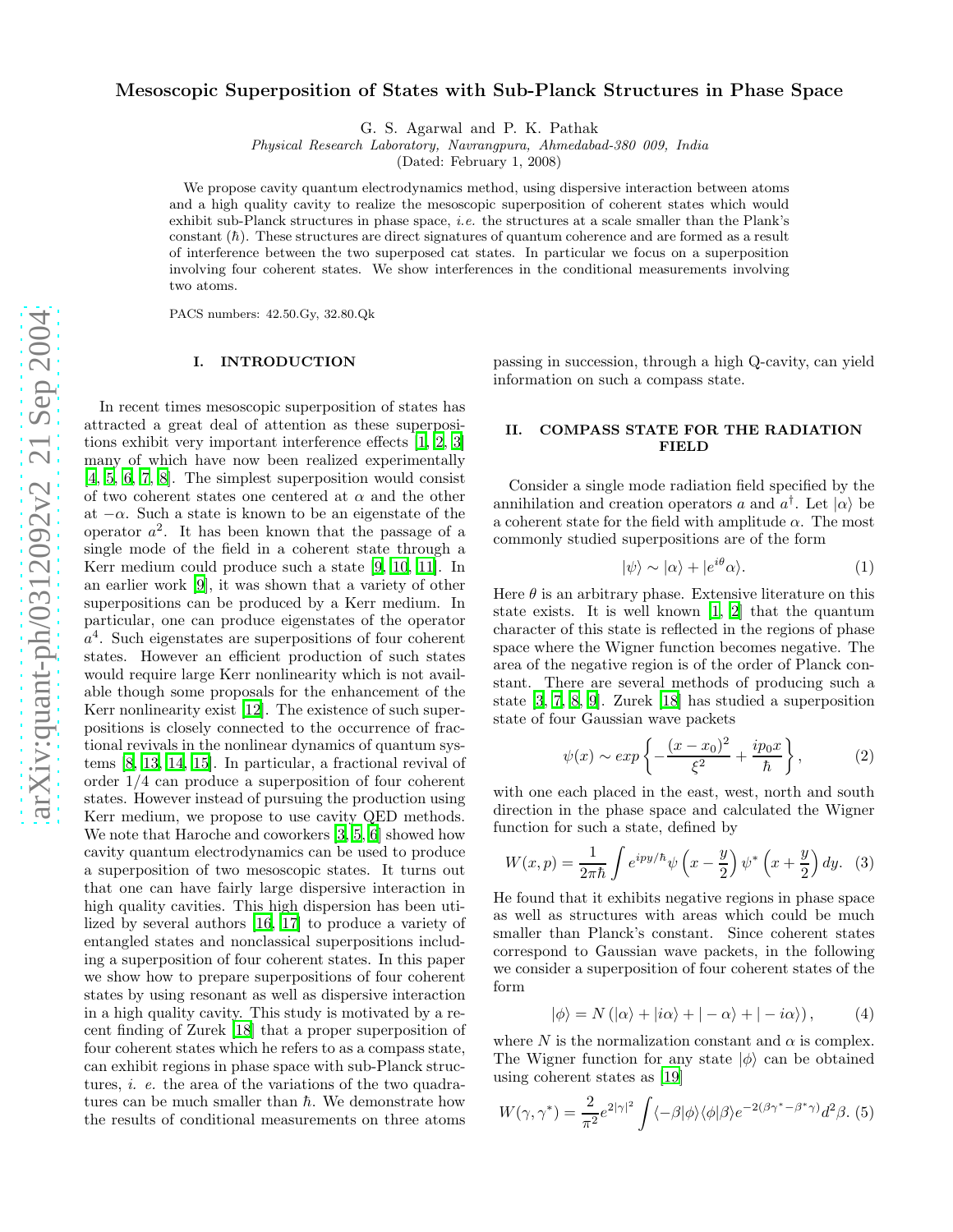<span id="page-1-0"></span>
$$
W(\gamma, \gamma^*) = |N|^2 \frac{4e^{-2|\gamma|^2}}{\pi} \left[ 2e^{-2|\alpha|^2} \cosh\left\{ (1+i)\alpha \gamma^* + (1-i)\alpha^* \gamma \right\} \cosh\left\{ (1-i)\alpha \gamma^* + (1+i)\alpha^* \gamma \right\} + 2\cos\left\{ (1+i)\alpha \gamma^* + (1-i)\alpha^* \gamma \right\} \cos\left\{ (1-i)\alpha \gamma^* + (1+i)\alpha^* \gamma \right\} + e^{-\left(|\alpha|^2 - (1+i)\alpha \gamma^* - (1-i)\alpha^* \gamma\right)} \cos\left\{ |\alpha|^2 - (1+i)\alpha \gamma^* - (1-i)\alpha^* \gamma \right\} + e^{-\left(|\alpha|^2 - (1-i)\alpha \gamma^* - (1+i)\alpha^* \gamma\right)} \cos\left\{ |\alpha|^2 - (1-i)\alpha \gamma^* - (1+i)\alpha^* \gamma \right\} + e^{-\left(|\alpha|^2 + (1+i)\alpha \gamma^* + (1-i)\alpha^* \gamma\right)} \cos\left\{ |\alpha|^2 + (1+i)\alpha \gamma^* + (1-i)\alpha^* \gamma \right\} + e^{-\left(|\alpha|^2 + (1-i)\alpha \gamma^* + (1+i)\alpha^* \gamma\right)} \cos\left\{ |\alpha|^2 + (1-i)\alpha \gamma^* + (1+i)\alpha^* \gamma \right\}.
$$
\n(6)

<span id="page-1-1"></span>FIG. 1: (Color online) The Wigner function for mesoscopic superposition state  $N(\vert \alpha \rangle + \vert -\alpha \rangle + \vert i\alpha \rangle + \vert -i\alpha \rangle$  for  $\vert \alpha \vert =$ 1.

<span id="page-1-2"></span>FIG. 2: (Color online) The Wigner function for mesoscopic superposition state  $N(\vert \alpha \rangle + \vert -\alpha \rangle + \vert i\alpha \rangle + \vert -i\alpha \rangle)$  for  $\vert \alpha \vert =$ 5.

Each cosine term in [\(6\)](#page-1-0) arises from the interference of a pair of coherent states in the superposition state [\(4\)](#page-0-0). The sub-Plank structures arise from further interference of two cosine terms which come from the diagonal pairs. The first two terms in [\(6\)](#page-1-0) are such terms coming from the diagonal pairs  $|\alpha\rangle$ ,  $|-\alpha\rangle$  and  $|i\alpha\rangle$ ,  $|-i\alpha\rangle$ . The first term is significant for smaller values of  $|\alpha|$  and shows exponential decrease in the Wigner function away from the center and the second term which is significant for larger values of  $|\alpha|$ , shows the interference pattern in the central region ( $\gamma \to 0$ ). In Figs [1](#page-1-1) and [2,](#page-1-2) we plot the Wigner function for some typical values of  $|\alpha|$ . We found that for smaller values of  $|\alpha|$  (Fi[g1\)](#page-1-1), the central part has a continuum and no other structures appear but for larger values of  $|\alpha|$  (Fi[g2\)](#page-1-2), a chess board pattern as noticed earlier by Zurek, appears in the central region. The reason for the disappearance of the interference pattern in the central region for smaller values of  $|\alpha|$  is because in this case the coherent states overlap to a large extent so the interference effects are not visible.

A natural question is how to produce the state [\(4\)](#page-0-0). In what follows we show how the methods of cavity quantum electrodynamics [\[3](#page-3-2), [5\]](#page-3-4)can be generalized to produce the state  $(4)$ .

# III. GENERATION OF THE COMPASS STATE USING DISPERSIVE INTERACTION BETWEEN ATOMS AND CAVITY

Consider a single mode high Q-cavity containing a small amount of a coherent field so that the initial state of the cavity field is  $|\alpha\rangle$ . Let  $\omega_c$  be the cavity frequency. Consider the passage of a two level atom with the excited and ground states  $|e\rangle$  and  $|q\rangle$  with transition frequency  $\omega$ . The atom is initially prepared in a superposition state

$$
|\Phi\rangle = c_e|e\rangle + c_g|g\rangle. \tag{7}
$$

In a frame rotating with the atomic transition frequency  $\omega$ , the interaction Hamiltonian is given by

$$
H = \hbar \delta a^{\dagger} a + \hbar g(|e\rangle\langle g|a + |g\rangle\langle e|a^{\dagger}), \quad \delta = (\omega_c - \omega). \tag{8}
$$

<span id="page-1-3"></span>We assume that we are working in the dispersive limit so that  $\delta$  is large. We can then do a second order perturbation theory and obtain an effective Hamiltonian

$$
H \simeq \hbar \delta a^{\dagger} a + \phi_0 \hbar a^{\dagger} a |g\rangle\langle g| - \phi_0 \hbar a a^{\dagger} |e\rangle\langle e|, \qquad (9)
$$

where the parameter  $\phi_0$  is equal to  $g^2/\delta$ . Physically it gives the shift of the excited state in the absence of any cavity field. Under the effect of the Hamiltonian [\(9\)](#page-1-3), the states evolve as

$$
|g, n\rangle \to e^{-in\phi_0 \tau - in\delta \tau} |g, n\rangle
$$
  

$$
|e, n\rangle \to e^{i(n+1)\phi_0 \tau - in\delta \tau} |e, n\rangle,
$$
 (10)

<span id="page-1-4"></span>where  $\tau$  is the interaction time. Using [\(10\)](#page-1-4), we easily obtain the evolution of a field in a coherent state  $|\alpha\rangle$ 

$$
|g, \alpha\rangle \to |g, \alpha e^{-i\phi - i\delta\tau}\rangle
$$
  
\n
$$
|e, \alpha\rangle \to e^{i\phi} |e, \alpha e^{i\phi - i\delta\tau}\rangle, \ \phi = \phi_0 \tau.
$$
 (11)

<span id="page-1-5"></span>Therefore the atom field system in the state  $|\Phi,\alpha\rangle$  will evolve into

$$
|\Phi,\alpha\rangle \to c_e e^{i\phi} |e,\alpha e^{i\phi - i\delta\tau}\rangle + c_g |g,\alpha e^{-i\phi - i\delta\tau}\rangle. \quad (12)
$$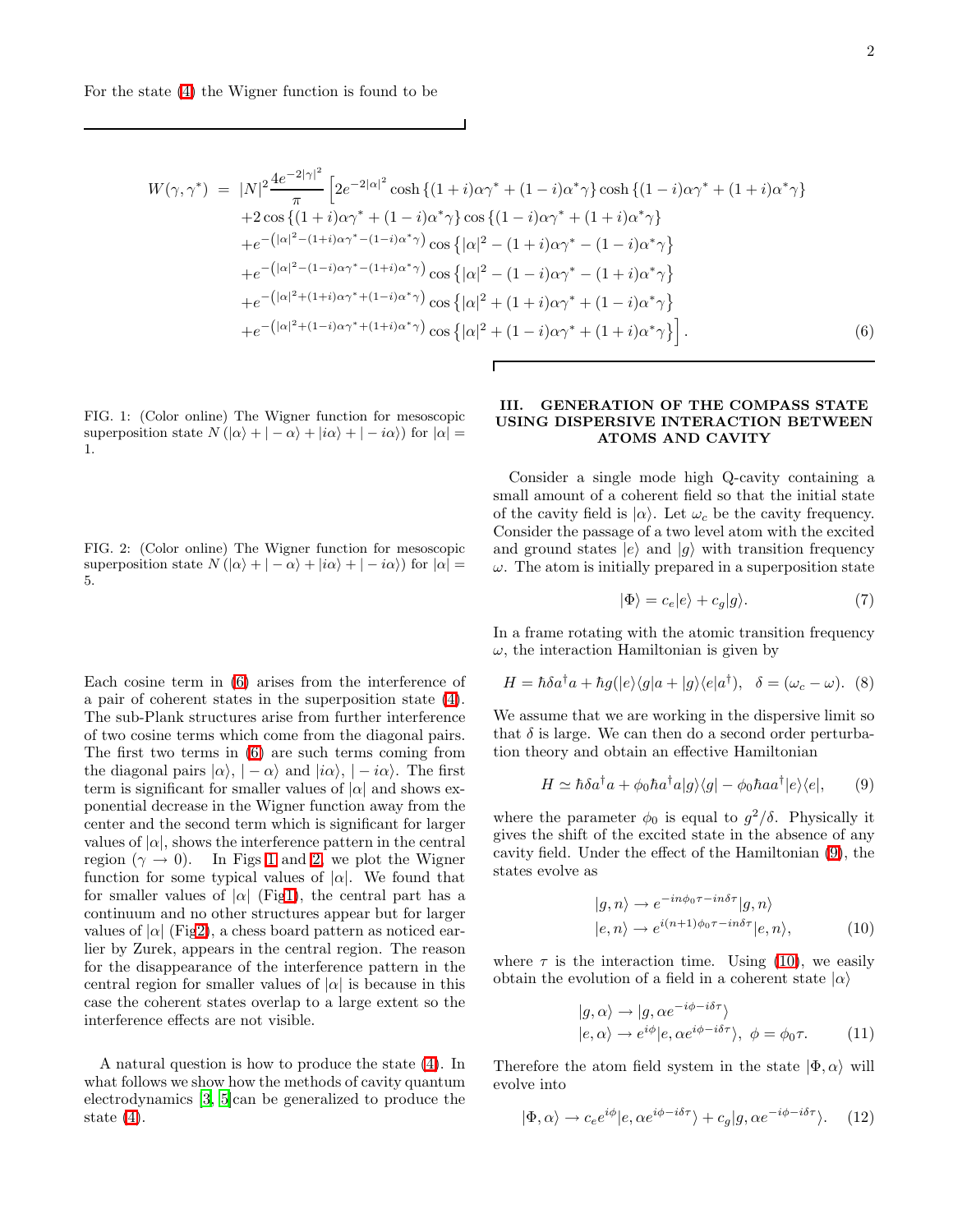<span id="page-2-0"></span>The probability of detection of the atom in the state  $|\psi\rangle = \psi_e|e\rangle + \psi_g|g\rangle$  will be

$$
P_{\psi} = ||c_{e}\psi_{e}^{*}e^{i\phi}|\alpha e^{i\phi - i\delta\tau}\rangle + c_{g}\psi_{g}^{*}|\alpha e^{-i\phi - i\delta\tau}\rangle||^{2} \quad (13)
$$
  
=  $|c_{e}\psi_{e}^{*}|^{2} + |c_{g}\psi_{g}^{*}|^{2} +$   

$$
2real\left(c_{g}^{*}\psi_{g}c_{e}\psi_{e}^{*}e^{i\phi}\langle\alpha e^{-i(\phi + \delta\tau)}|\alpha e^{i(\phi - \delta\tau)}\rangle\right) (14)
$$

The last term in [\(14\)](#page-2-0) yields the interference fringes. For the special case of the initial state and the detection state having equal superposition of the ground and the excited states  $|c_g^*\psi_g c_e \psi_e^*| = 1/4$ . The visibility depends on the scalar product of two coherent states that are shifted in phase by  $2\phi$ . The phase shift is a measure of the cavity interaction. Haroche and coworkers have used the above for the production and detection of mesoscopic superposition of the field states. In the present case the generated mesoscopic superposition is the state in Eq [\(13\)](#page-2-0) under the  $|| \cdot ||$  sign.

<span id="page-2-1"></span>We next demonstrate how the compass state can be produced by following similar ideas. Let us write the state [\(12\)](#page-1-5) in the form

$$
|\Phi, \alpha\rangle = f_e|e\rangle|\alpha_e\rangle + f_g|g\rangle|\alpha_g\rangle. \tag{15}
$$

Let us consider the passage of two atoms labeled as A and B in succession through the cavity. After the passage of the atom A we get the state [\(15\)](#page-2-1). Clearly the net state of the system consisting of two atoms  $A, B$  and the cavity field would have the structure

$$
|\Psi\rangle = f_e h_e |e_A, e_B\rangle |\alpha_{ee'}\rangle + f_e h_g |e_A, g_B\rangle |\alpha_{eg'}\rangle
$$
  
+  $f_g h_e |g_A, e_B\rangle |\alpha_{ge'}\rangle + f_g h_g |g_A, g_B\rangle |\alpha_{gg'}\rangle.$  (16)

<span id="page-2-2"></span>The joint detection of the atoms in the state  $|\chi\rangle \equiv$  $\chi_{ee'}|e_A,e_B\rangle + \chi_{eg'}|e_A,g_B\rangle + \chi_{ge'}|g_A,e_B\rangle + \chi_{gg'}|g_A,g_B\rangle$ will project state $(16)$  to (unnormalized state)

$$
\langle \chi | \Psi \rangle \equiv | C \rangle = f_e h_e \chi_{ee'}^* | \alpha_{ee'} \rangle + f_e h_g \chi_{eg'}^* | \alpha_{eg'} \rangle + f_g h_e \chi_{ge'}^* | \alpha_{ge'} \rangle + f_g h_g \chi_{gg'}^* | \alpha_{gg'} \rangle. \quad (17)
$$

<span id="page-2-3"></span>Clearly such a conditional detection reduces the state of the cavity field to a state which in general would be a mesoscopic superposition of four coherent sates  $|\alpha_{ij}\rangle$ . The value of  $\alpha_{ij}$  can be read from Eq [\(12\)](#page-1-5):

$$
\alpha_{ee^{'}}=\alpha_0e^{i\phi+i\phi^{'}},\alpha_{eg^{'}}=\alpha_0e^{i\phi-i\phi^{'}}
$$

$$
\alpha_{ge'} = \alpha_0 e^{-i\phi + i\phi'}, \alpha_{gg'} = \alpha_0 e^{-i\phi - i\phi'}; \qquad (18)
$$

$$
\phi = \frac{g_A^2 \tau_A}{\delta}, \phi' = \frac{g_B^2 \tau_B}{\delta};
$$

$$
\alpha_0 = \alpha e^{-i\delta \tau - i\delta \tau'}.
$$

Clearly by varying  $\phi$  and  $\phi'$  we can produce a variety of superpositions. Consider for example  $\phi = \pi/4$  and  $\phi' = \pi/2$ , then

$$
\alpha_{ee'} = \alpha_0 e^{3i\pi/4}, \alpha_{eg'} = \alpha_0 e^{-i\pi/4}
$$
  
\n
$$
\alpha_{ge'} = \alpha_0 e^{i\pi/4}, \alpha_{gg'} = \alpha_0 e^{-3i\pi/4},
$$
 (19)

<span id="page-2-4"></span>so the state [\(17\)](#page-2-3) is a compass state. The expansion coefficients in [\(17\)](#page-2-3) depend on the initial preparation of the atoms A and B and the detection of these atoms.This is usually done by using two Ramsey zones before and after the cavity. Let us for simplicity assume that

$$
\begin{aligned}\n|\Phi_j\rangle &= \frac{1}{\sqrt{2}} \left( e^{i\eta_j} |e\rangle + e^{i\theta_j} |g\rangle \right); \ j = A, B \\
|\chi\rangle &= |\Phi'_A\rangle |\Phi'_B\rangle,\n\end{aligned} \tag{20}
$$

<span id="page-2-6"></span>where  $|\Phi'_j$  $j\rangle$  is obtained from  $|\Phi_j\rangle$  by using  $\eta_j \to \eta_j'$  $j$  and  $\theta_j \rightarrow \theta'_j$ , Substituting values of  $\alpha_{ij}$  from [\(19\)](#page-2-4) we rewrite  $(17)$  as

<span id="page-2-5"></span>
$$
|C\rangle = \frac{1}{4} \left( e^{i(\eta_1 + \eta_2 + 3\pi/4)} | -\alpha \rangle + e^{i(\eta_1 + \theta_2 + \pi/4)} | \alpha \rangle \right.
$$
  
+ 
$$
e^{i(\theta_1 + \eta_2 + \pi/2)} |i\alpha\rangle + e^{i(\theta_1 + \theta_2)} | - i\alpha\rangle \right),
$$
 (21)  

$$
\eta_1 = \eta_A - \eta'_A, \eta_2 = \eta_B - \eta'_B, \theta_1 = \theta_A - \theta'_A, \theta_2 = \theta_B - \theta'_B,
$$

we have also set  $\alpha_0 = \alpha e^{i\pi/4}$ . For  $\theta_1 = \eta_1 + \pi/4$  and  $\theta_2 = \eta_2 + \pi/2$  the state [\(21\)](#page-2-5) becomes the compass state [\(4\)](#page-0-0)

<span id="page-2-7"></span>
$$
|C\rangle = \frac{1}{4}e^{i(\eta_1 + \eta_2 + 3\pi/4)}(|-\alpha\rangle + |\alpha\rangle + |i\alpha\rangle + |-i\alpha\rangle)(22)
$$

It is clear that the probability of joint measurements on the atoms  $A$  and  $B$  would be

$$
P = Tr_c \langle \chi | \psi \rangle \langle \psi | \chi \rangle \tag{23}
$$

where  $Tr_c$  stands for tracing over the cavity field. Using  $Eq(17)$  $Eq(17)$  and  $Eq(20)$  $Eq(20)$ , we find the result

$$
P = \frac{1}{4} + \frac{1}{8} real \left( e^{i(\theta_2 - \eta_2 - \pi/2)} \langle -\alpha | \alpha \rangle + e^{i(\theta_1 - \eta_1 - \pi/4)} \langle -\alpha | i\alpha \rangle + e^{i(\theta_1 + \theta_2 - \eta_1 - \eta_2 - 3\pi/4)} \langle -\alpha | -i\alpha \rangle \right)
$$

$$
+ e^{i(\theta_1 - \eta_1 - \pi/4)} \langle \alpha | -i\alpha \rangle + e^{i(\theta_1 + \eta_2 - \eta_1 - \theta_2 + \pi/4)} \langle \alpha | i\alpha \rangle + e^{i(\theta_2 - \eta_2 - \pi/2)} \langle i\alpha | -i\alpha \rangle \right) \equiv \langle C | C \rangle.
$$
(24)

In Fi[g3](#page-3-11) we show P as a function of phases of initial atomic state and the detected atomic state for  $|\alpha| = 1$ . These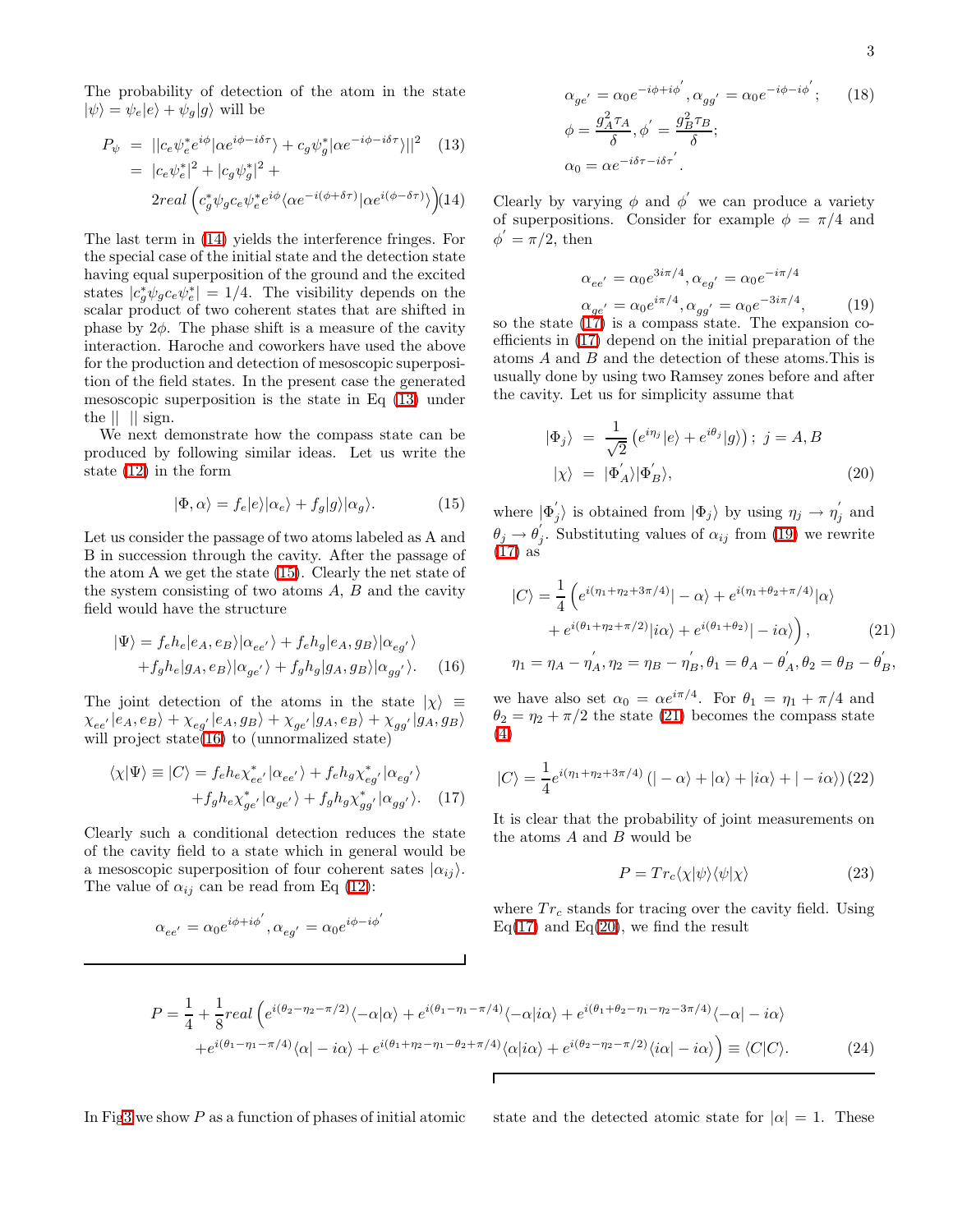<span id="page-3-11"></span>FIG. 3: (Color online) The probability P for  $|\alpha|^2 = 1$  is plotted with phases of the initial atomic state and the detected state. The scale along x axis and y axis is in units of  $\pi$ .

interferences become less prominent for larger values of  $|\alpha|$ . The exact nature of interferences depends on the choice of the phase factors  $\eta_i$  and  $\theta_i$ .

In order to explore the characteristics of the state [\(22\)](#page-2-7), we have to bring a third atom C and examine the probability of its detection in a given state. This would be similar to what was done in the experiment of Brune *et*. al. [\[5\]](#page-3-4) to study the CAT state. Another possibility would involve a probe atom interacting resonantly with the prepared field in the cavity as the compass state [\(4\)](#page-0-0) involves photon number states which are multiples of four. We discuss in the appendix A, the differences in the excitation probabilities for different states in the cavity.

Following the work of Davidovich et. al [\[3\]](#page-3-2) we can examine the effect of detection efficiency on the preparation of compass state. If one atom passes through the cavity undetected it will leave the cavity either in its excited state  $|e\rangle$  or in its ground state  $|g\rangle$  in both the cases it will produce phase shift in all the superposed coherent states equally and as a result it can not affect the compass state except rotating it in phase space. So in the experimental realization of such mesoscopic superposition high efficiency detection is not necessary. We relegate the details to the appendix B. We further note that more complex homodyne methods like the ones used in Ref. [\[4\]](#page-3-3) can be employed to probe the phase space distributions associated with the compass state.

Next we consider effects of decoherence on the compass state [\(4\)](#page-0-0). This can be done using the master equation

$$
\dot{\rho} = -\frac{\kappa}{2} (a^{\dagger} a \rho - 2a \rho a^{\dagger} + \rho a^{\dagger} a), \tag{25}
$$

where  $\kappa$  is cavity field decay parameter and we assume that the cavity is at zero temperature. For initial state  $(4)$  we find the density matrix after time t

$$
\rho(t) = |N|^2 \left[ |\alpha_t\rangle\langle\alpha_t| + |-\alpha_t\rangle\langle-\alpha_t| + |i\alpha_t\rangle\langle i\alpha_t| + |-i\alpha_t\rangle\langle-i\alpha_t| + e^{-2|\alpha|^2(1-e^{-\kappa t})} (|\alpha_t\rangle\langle-\alpha_t| + |- \alpha_t\rangle\langle\alpha_t| + |i\alpha_t\rangle\langle-i\alpha_t| + |i\alpha_t\rangle\langle-i\alpha_t| + |i\alpha_t\rangle\langle-i\alpha_t| + |i\alpha_t\rangle\langle-i\alpha_t| + |i\alpha_t\rangle\langle-i\alpha_t| + |i\alpha_t\rangle\langle-i\alpha_t| + |i\alpha_t\rangle\langle-i\alpha_t| + |i\alpha_t\rangle\langle-i\alpha_t| + |i\alpha_t\rangle\langle-i\alpha_t| + |i\alpha_t\rangle\langle-i\alpha_t| + |i\alpha_t\rangle\langle-i\alpha_t| + |i\alpha_t\rangle\langle-i\alpha_t| + |i\alpha_t\rangle\langle-i\alpha_t| + |i\alpha_t\rangle\langle-i\alpha_t| + |i\alpha_t\rangle\langle i\alpha_t| \right]; \alpha_t = \alpha e^{-\kappa t/2}.
$$
\n(26)

The coherence of the superposition decays as  $e^{-2|\alpha|^2(1-e^{-\kappa t})}$  which is  $e^{-2|\alpha|^2\kappa t}$  in the limit  $\kappa t << 1$ . Thus the life time of the compass state will be  $t_c/2|\alpha|^2$ ,  $t_c$  is life time of the cavity field. So the life time for compass state is same as for a Schrodinger cat state [\(1\)](#page-0-1).

## IV. CONCLUSIONS

We discussed the properties of the compass state for radiation field as well as the methods of generating a compass state using the dispersive atom cavity interaction. We showed that the central interference pattern in the Wigner function for mesoscopic superposition of cat states appears for larger values of  $|\alpha|$  and disappears for smaller values. The conditional measurements enable one to study some aspects of the mesoscopic superposition of coherent states. We have also discussed the effects of decoherence on compass state as well as the effects of nonunity detection efficiency in the preparation of the compass state.

- <span id="page-3-0"></span>[1] Wolfgang P. Schleich in Quantum Optics in Phase Space (John Wiley & Sons, 2001).
- <span id="page-3-1"></span>[2] V. Buzek and P. L. Knight, in Progress in Optics Vol. XXXIV, Ed. by E. Wolf (North Holland, Amsterdam, 1995).
- <span id="page-3-2"></span>[3] L. Davidovich, M. Brune, J. M. Raimond, and S. Haroche Phys. Rev. A 53, 1295 (1996).
- <span id="page-3-3"></span>[4] A. Auffeves, P. Maioli, T. Meunier, S. Gleyzes, G. Nogues, M. Brune, J. M. Raimond, and S. Haroche, Phys. Rev. Lett. 91, 230405 (2003).
- <span id="page-3-4"></span>[5] M. Brune, E. Hagley, J. Dreyer, X. Matre, A. Maali, C. Wunderlich, J. M. Raimond, and S. Haroche, Phys. Rev.

Lett. 77, 4887 (1996).

- <span id="page-3-5"></span>[6] J. M. Raimond, M. Brune, and S. Haroche Phys. Rev. Lett. 79, 1964 (1997).
- <span id="page-3-6"></span>[7] C. Monroe, D. M. Meekhof, B. E. King, and D. J. Wineland, Science 272, 1131 (1996).
- <span id="page-3-7"></span>[8] M. W. Noel and C. R. Stroud, Jr., Phys. Rev. Lett. **77**, 1913 (1996).
- [9] K. Tara, G. S. Agarwal, and S. Chaturvedi, Phys. Rev. A 47, 5024 (1993).
- <span id="page-3-9"></span><span id="page-3-8"></span>[10] C. Ottaviani, D. Vitali, M. Artoni, F. Cataliotti, and P. Tombesi, Phys. Rev. Lett. 90, 197902 (2003).
- <span id="page-3-10"></span>[11] S. J. van Enk, Phys. Rev. Lett. 91, 017902 (2003).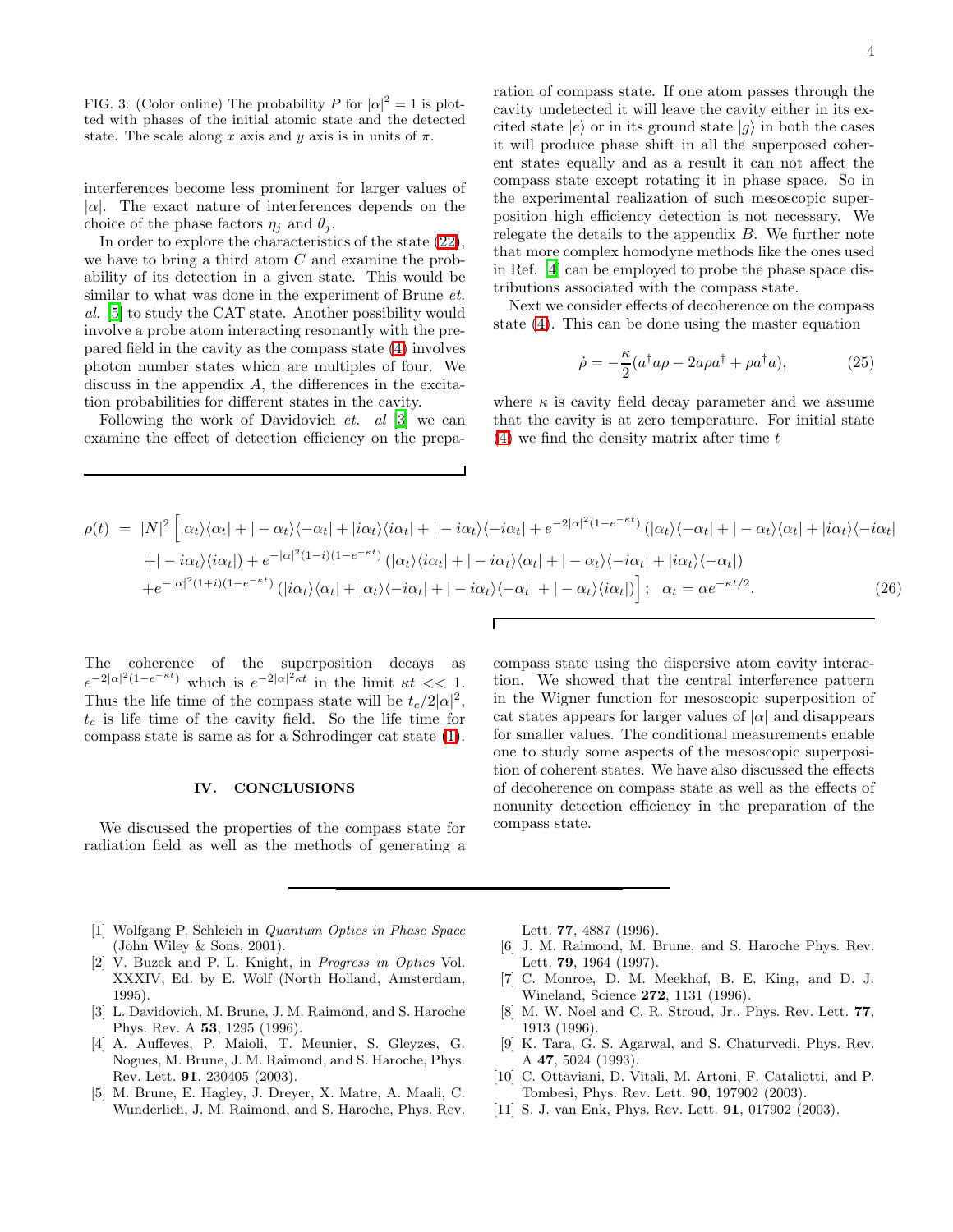- <span id="page-4-0"></span>[12] A. Imamoglu, H. Schmidt, G. Woods, and M. Deutsch, Phys. Rev. Lett. 79, 1467 (1997).
- <span id="page-4-1"></span>[13] G. S. Agarwal and J. Banerji, Phys. Rev. A 64, 023815 (2001).
- <span id="page-4-2"></span>[14] J. Banerji and G. S. Agarwal Phys. Rev. A 59, 4777 (1999), G. S. Agarwal and J. Banerji Phys. Rev. A 57, 3880 (1998).
- <span id="page-4-3"></span>[15] J. A. Yeazell and C. R. Stroud, Jr. Phys. Rev. A 43, 5153 (1991).
- <span id="page-4-4"></span>[16] G. S. Agarwal, R. R. Puri, and R. P. Singh, Phys. Rev. A 56, 2249 (1997).
- <span id="page-4-5"></span>[17] C. C. Gerry, Phys. Rev. A **53**, 3818 (1996).
- <span id="page-4-6"></span>[18] W. H. Zurek, Nature 412, 712 (2001).
- <span id="page-4-7"></span>[19] G. S. Agarwal and E. Wolf, Phys. Rev. D 2, 2161 (1970).

# APPENDIX A

The compass state can be detected using the methods sensitive to its field statistics. For the compass state photon distribution is very special, it has number states having photon number in the integral multiple of four. The state [\(4\)](#page-0-0) can be expressed in terms of number states as follow

$$
|\phi\rangle = N \sum_{p} \frac{\alpha^{4p}}{\sqrt{(4p)!}} e^{-|\alpha|^2/2} |4p\rangle, \tag{A1}
$$

where  $p$  ia an integer. We propose a simple method for detecting the compass state using a two level atom interacting resonantly with the cavity field as a probe. The Hamiltonian in the interaction picture is

$$
H = \hbar g(|e\rangle\langle g|a + a^{\dagger}|g\rangle\langle g|), \tag{A2}
$$

where all symbols have their earlier defined meanings. Using above interaction Hamiltonian we can calculate the probabilities of detection for the atom in its different states after passing through the cavity. The probabilities of detection if atom enters the cavity in its lower state  $|g\rangle$  and detected in its state  $|g\rangle$  and  $|e\rangle$ ,  $P_g^g$  and  $P_g^e$ respectively are

$$
P_g^g = \sum_p |N \frac{\alpha^{4p}}{\sqrt{(4p)!}} e^{-|\alpha|^2/2} \cos(2gt\sqrt{p})|^2, \quad (A3)
$$

$$
P_g^e = \sum_p |N \frac{\alpha^{4p}}{\sqrt{(4p)!}} e^{-|\alpha|^2/2} \sin(2gt\sqrt{p}))^2.
$$
 (A4)

In the Fi[g4](#page-4-8) we show the comparison of detection probabilities for cavity field in compass state, Schrodinger cat state  $N_0(|\alpha\rangle + |-\alpha\rangle)$ , and coherent state  $|\alpha\rangle$ . We observe that the revival time is larger for cat state than the revival time for compass state and revival time is larger for coherent state than the revival time for cat states. The reduction in revival times is of increasing granular nature of photon distribution from coherent state to compass state.

<span id="page-4-8"></span>

## APPENDIX B

In this appendix we follow the argument of Davidovich et. al. [\[3\]](#page-3-2) to show that the detection efficiency is not a serious issue. After passing the first atom A through the cavity, the field state is projected

$$
|C_A\rangle = N\left(e^{i\eta_1 + \pi/4}|\alpha e^{i\pi/4}\rangle + e^{i\theta_1}|\alpha e^{-i\pi/4}\right), \quad \text{(B1)}
$$

where the velocity of atom A is selected such that the phase change in the cavity field  $\phi = \pi/4$ . If one atom similar to atom A passes through the cavity undetected, the combined state will be

$$
|\psi'\rangle = Ne^{i(\eta_1 + \pi/4)} \left(e^{i\eta_1 + \pi/4} |\alpha' e^{i\pi/2}\rangle + e^{i\theta_1} |\alpha'\rangle\right) |e\rangle
$$
  
+ Ne<sup>i\theta\_1</sup>  $\left(e^{i\eta_1 + \pi/4} |\alpha'\rangle + e^{i\theta_1} |\alpha' e^{-i\pi/2}\rangle\right) |g\rangle,$  (B2)

where  $\alpha' = \alpha e^{-i\delta t_1}$ . We trace out the atomic state as the atom passes undetected, the cavity field will be in the state

$$
|C'_{A}\rangle = N' \left[ e^{i\eta_1 + \pi/4} (|\alpha'\rangle + |i\alpha'\rangle) + e^{i\theta_1} (|\alpha'\rangle + | -i\alpha'\rangle) \right] (B3)
$$

Now if the second atom B enters the cavity and detected after passing the cavity in earlier defined states. The velocity of second atom is chosen such that it changes phase of cavity field by  $\pi/2$ . The detection of second atom will project the cavity field in the state

<span id="page-4-9"></span>
$$
|C_B\rangle = \frac{N'}{2} \Big[ e^{i\eta_1 + \eta_2 + 3\pi/4} (|\alpha'' e^{i\pi/2}\rangle + |i\alpha'' e^{i\pi/2}\rangle + e^{i(\theta_1 + \eta_2 + \pi/2)} (|\alpha'' e^{i\pi/2}\rangle + |-i\alpha'' e^{i\pi/2}\rangle) + e^{i\eta_1 + \theta_2 + \pi/4} (|\alpha'' e^{-i\pi/2}\rangle + |i\alpha'' e^{-i\pi/2}\rangle + e^{i(\theta_1 + \theta_2)} (|\alpha'' e^{-i\pi/2}\rangle + |-i\alpha'' e^{-i\pi/2}\rangle) \Big] (B4)
$$

where  $\alpha'' = \alpha' e^{-i\delta t_2}$ . For earlier defined conditions on phases in the method for preparing the compass state [\(4\)](#page-0-0),  $\theta_1 = \eta_1 + \pi/4$  and  $\theta_2 = \eta_2 + \pi/2$  the state [\(B4\)](#page-4-9) becomes same as state [\(22\)](#page-2-7). In a similar way one can see that the prepared state will be a compass state if one atom similar to atom B passes undetected between the atoms A and B.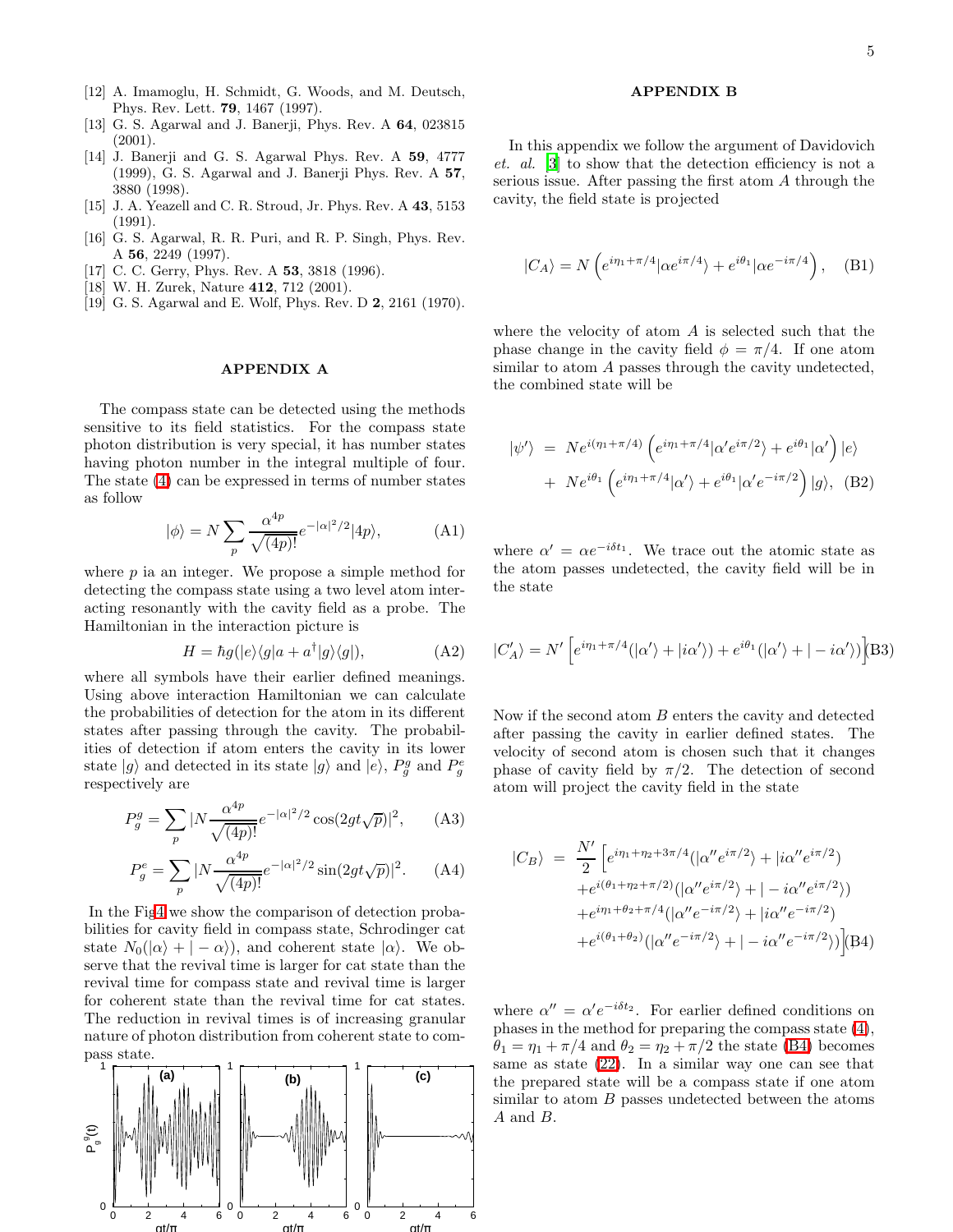This figure "FIG1.jpg" is available in "jpg" format from:

<http://arXiv.org/ps/quant-ph/0312092v2>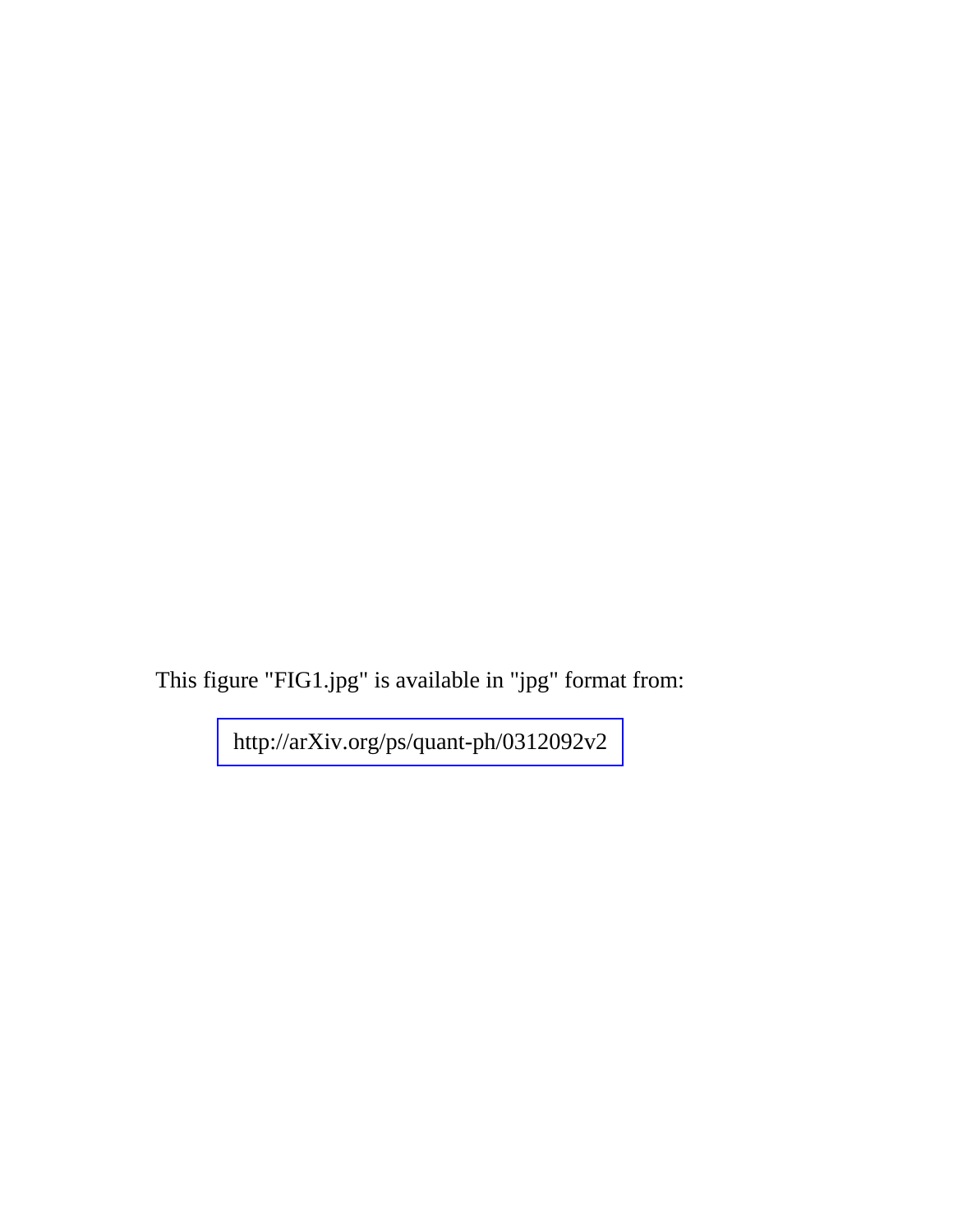This figure "FIG2.jpg" is available in "jpg" format from:

<http://arXiv.org/ps/quant-ph/0312092v2>